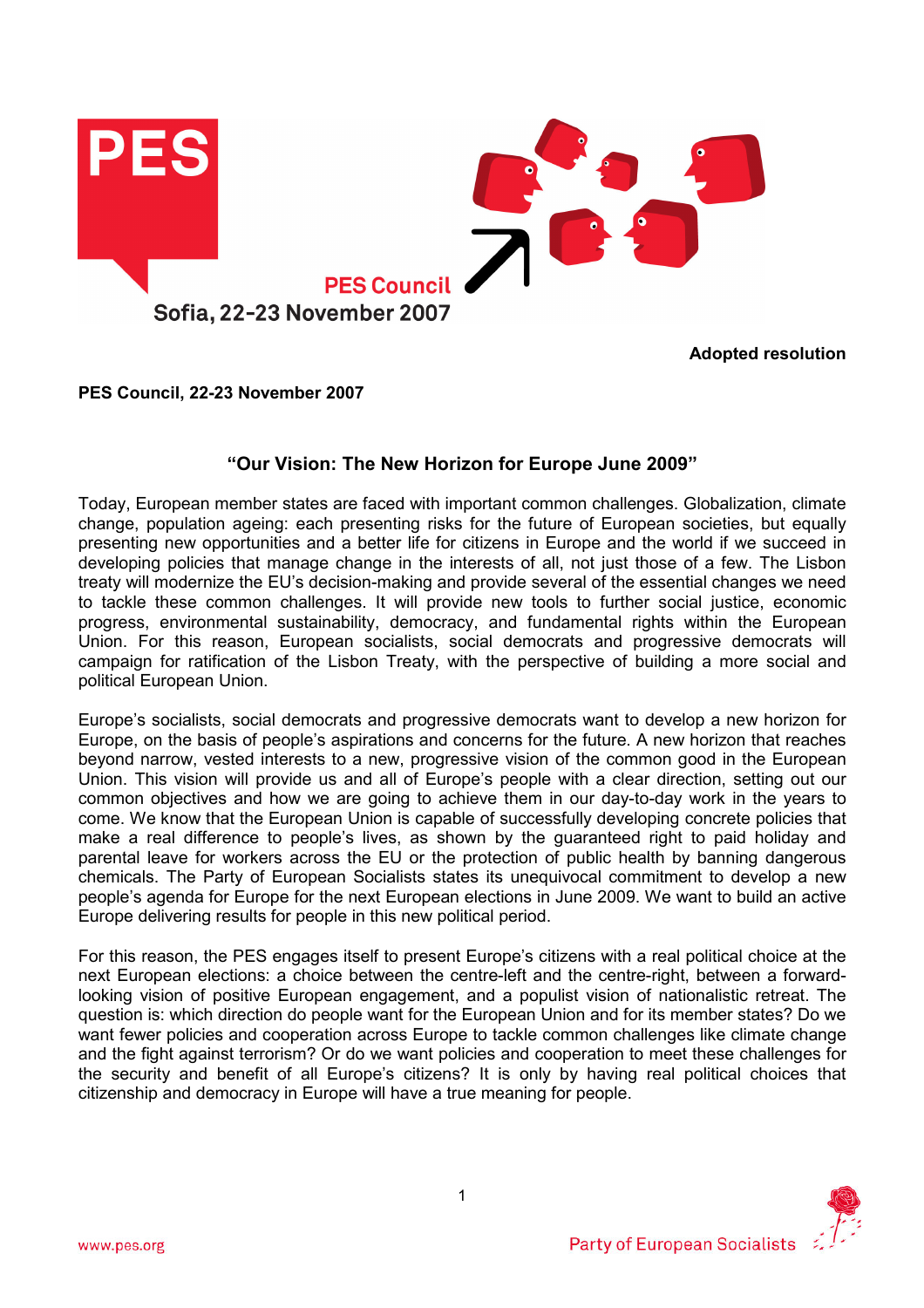The PES is conducting an open consultation on progressive priorities and policies for its manifesto for the next European elections. This process, which will last until June 2008, allows party members, trade unions and civil society to contribute to the PES' orientations for the European elections of June 2009. The four themes of this consultation, covering each of the challenges facing European countries, are the following: New Social Europe; Save our Planet; European democracy and diversity; Europe in the world.

\*\*\*

## New Social Europe

A new horizon is needed: the New Social Europe. The PES has set out a roadmap of ten principles, at our last Congress, to build a New Social Europe at local, regional, national and European levels. These principles include full employment, strong social dialogue and inclusiveness, to name but three. The task now at hand is to formulate the policies needed at European level - as a complement to local, regional and national policies - to implement this roadmap. The European Union is the only region in the world combining economic prosperity, social justice and environmental sustainability, based on shared values. Our welfare states are a formidable achievement of the twentieth century. However existing inequalities and new global challenges are together placing new pressures on our welfare states and create a risk of permanent social divides in our societies: between the children of poor and the children of rich families, between the low-skilled and the highly educated, between immigrants and native Europeans. The fight against inequality across Europe is fundamental in order to extend the opportunities of globalization to all citizens and make a positive difference to people's lives.

The Lisbon Treaty, once ratified, will be a better basis to fight for the interests of Europe's peoples. It will clearly provide new tools for more effective European cooperation in the social and economic fields. The treaty recognizes for the first time the specificity of public services, enshrines the principle of universal access and allows for specific principles and conditions to be established for the operation of services of general economic interest, such as water supply. This will allow us to ensure that a stronger internal market, underpinned by an improved European competition policy, can combine effectively with Europe's welfare states, and with protection of fundamental rights, to the benefit of all in the EU. The new treaty will streamline decision-making in the field of migration, allowing us to develop an effective and sustainable migration policy for all European member states, while protecting the right of individual states to decide on the number of migrants entering their countries. It will enable stronger and more sustainable growth, and steps towards full employment in the EU, through more effective coordination of member states' economic policies. These are just some of the issues for which the new European treaty provides instruments which can help Europe's socialists, social democrats and progressive democrats offer new and better solutions.

### Save our Planet

Climate change is one of the greatest challenges of our time, with the closely related question of energy security also requiring a solution at European level.. Steps to develop a European climate and energy policy have just begun. Either we radically reduce emissions of greenhouse gases or the effects of global warming will be irreversible. We regard the fight against climate change not as a cost but as a new source of opportunities, of job creation and of competitiveness for Europe. A new horizon for European social democracy will be to develop a truly integrated strategy for sustainable development, in which environmental policies become an integral factor of economic and social progress. Smart, green growth is key for the future. The Lisbon treaty gives us new tools to reach this new horizon by making the fight against climate change and energy solidarity fundamental objectives of the EU and enabling better decision-making on essential policies for the fight against climate change like transport and energy. It will also allow us to strengthen coordination to protect against natural disasters. The task incumbent on us now is to define precisely the priorities and policies for change at European level. We have to determine a new direction to Save our Planet.